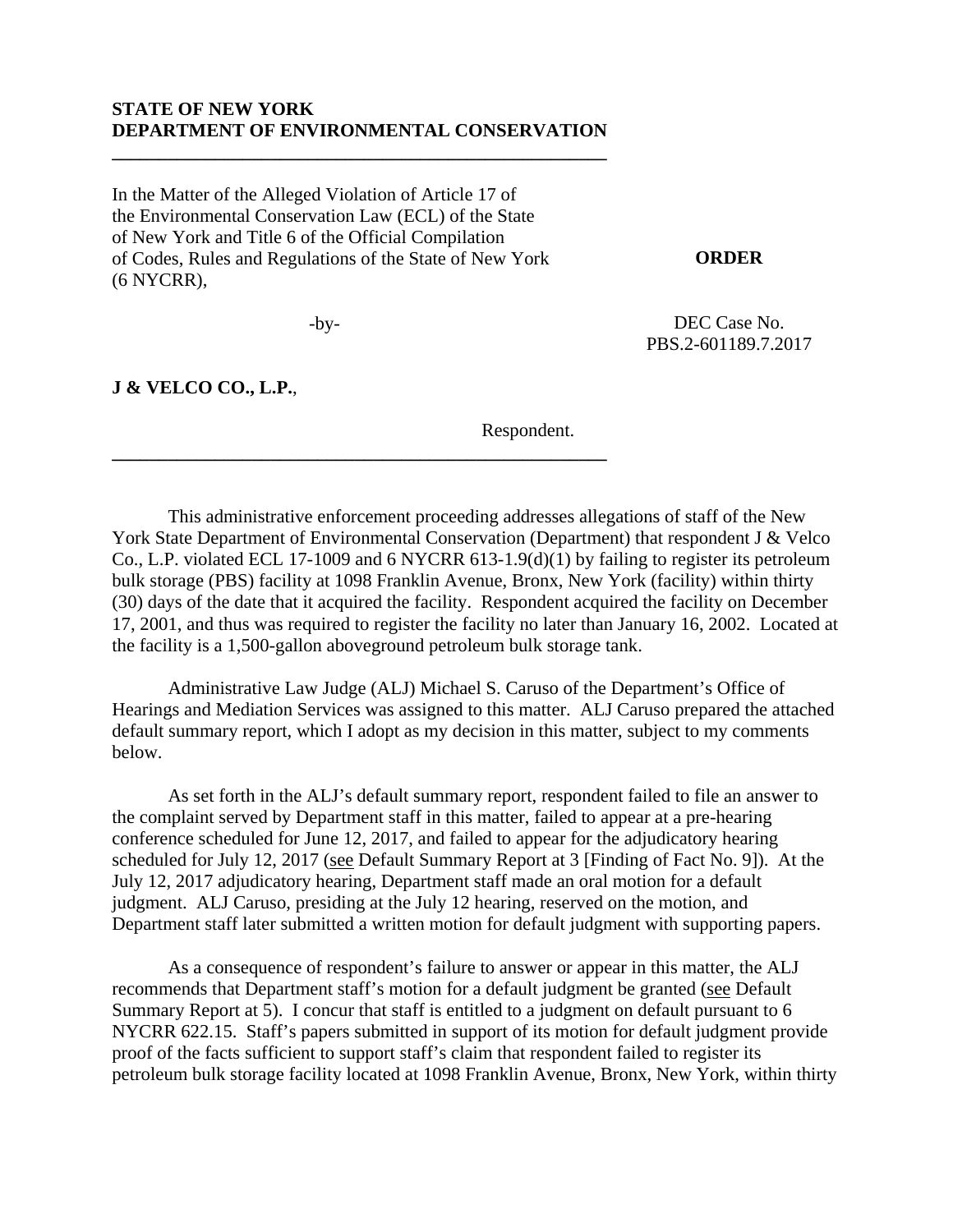(30) days of the date that it acquired the facility, in violation of ECL 17-1009 and, since October 11, 2015, 6 NYCRR 613-1.9(d)(1).<sup>1</sup>

Department staff seeks a civil penalty in the amount of ten thousand dollars (\$10,000) (see Motion for Default Judgment and Exhibit B, Affirmation of Deborah Gorman, Esq., dated August 7, 2017 [2017 Gorman Aff]). ECL 71-1929(1), which applies to the statutory and regulatory violation at issue in this proceeding, provides for a penalty of up to thirty-seven thousand five hundred dollars (\$37,500) per day for each violation. The requested penalty is substantially below this statutory amount.

Staff's requested civil penalty of ten thousand dollars (\$10,000) is in accordance with general penalty guidelines for violations of more than five years, as is the case here (see e.g. Matter of 12 Martense Associates, LLC, Order of the Commissioner, December 19, 2011, at 2). Respondent was required to register the facility no later than January 16, 2002 but has failed to do so (see Default Summary Report at 3 [Findings of Fact Nos. 4-7]). Notwithstanding staff's efforts to resolve this matter, the registration applications that respondent submitted were incomplete. Staff sent respondent two notices that detailed the information that respondent was to provide to fulfill the registration requirement but respondent failed to complete the registration process (see 2017 Gorman Aff, first numbered ¶ 10 and Exhibit G [including Department notices dated August 11, 2015 and January 25, 2016]). Based on this record, the requested penalty of ten thousand dollars (\$10,000) is authorized and appropriate.

Department counsel correctly points out that the requirement to register PBS facilities is one of the "cornerstones" of the PBS regulatory scheme (2017 Gorman Aff, ¶ 16). Proper registration assists in the oversight of other requirements for a PBS facility (e.g., leak detection, monitoring, and reporting), with the ultimate goal of protecting the environment and public health.

I direct that respondent submit the civil penalty to the Department within fifteen (15) days of the service of this order upon respondent. In addition, I direct that respondent submit a petroleum bulk storage application for the facility, plus applicable registration fees, to the Department within fifteen (15) days of the service of this order upon respondent.

**NOW, THEREFORE,** having considered this matter and being duly advised, it is **ORDERED** that:

- I. Department staff's motion for a default judgment pursuant to 6 NYCRR 622.15 is granted. By failing to answer or appear in this proceeding, respondent J & Velco Co., L.P. waived its right to be heard at the hearing.
- II. Respondent J & Velco Co., L.P. is adjudged to have violated (a) ECL 17-1009 and (b) since October 11, 2015, 6 NYCRR 613-1.9(d)(1), by failing to register its petroleum bulk storage facility located at 1098 Franklin Avenue, Bronx, New York within thirty (30) days of transfer of ownership to it on December 17, 2001.

 $\overline{a}$ <sup>1</sup> As referenced in the Default Summary Report, 6 NYCRR 613-1.9 replaced former 6 NYCRR 612.2 which similarly included the transfer of ownership registration requirement.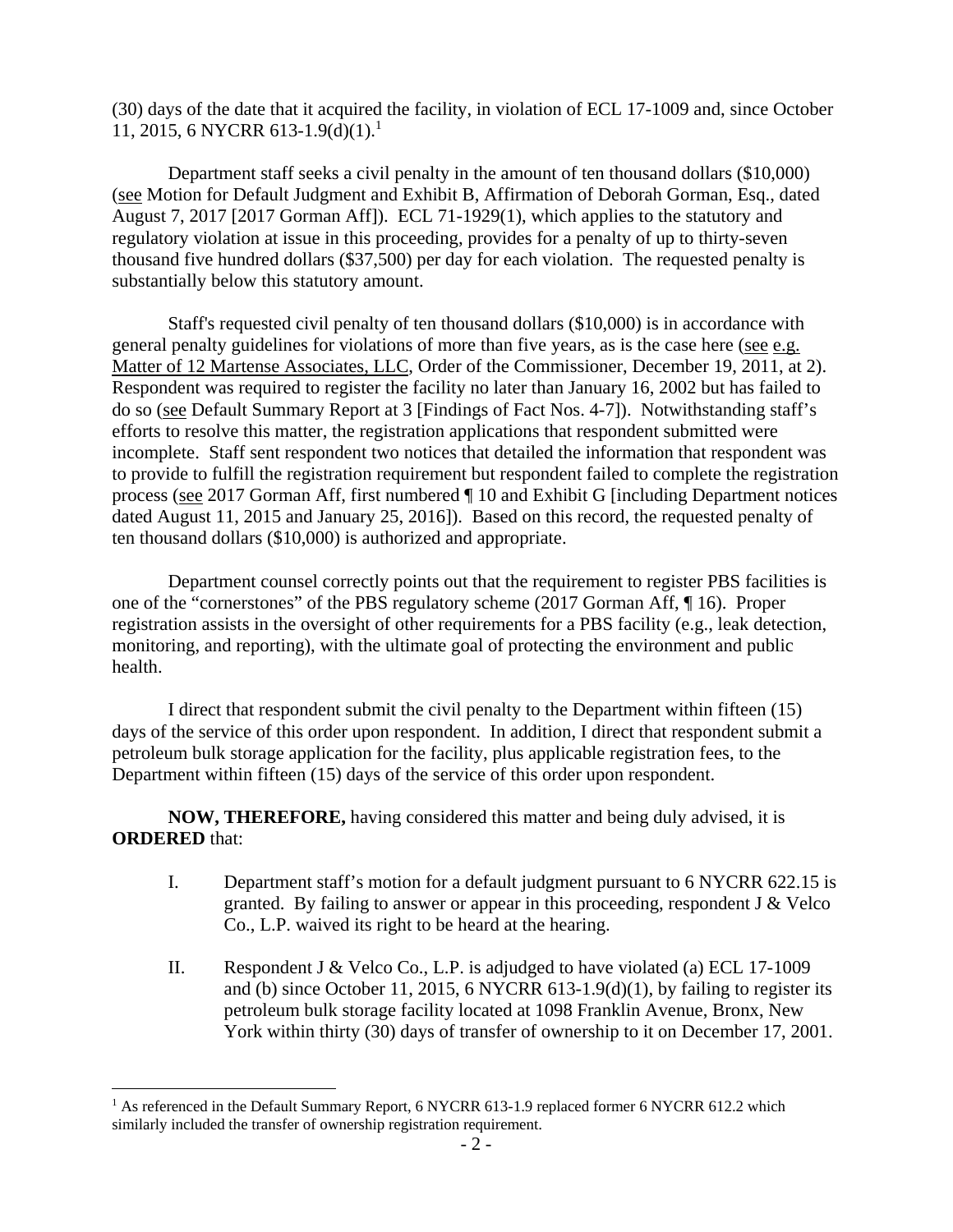- III. Within fifteen (15) days of the service of this order upon respondent J  $&$  Velco Co., L.P., respondent shall submit to the Department a complete petroleum bulk storage application for the facility, plus applicable registration fees.
- IV. Within fifteen (15) days of the service of this order upon respondent J & Velco Co., L.P., respondent shall pay a civil penalty in the amount of ten thousand dollars (\$10,000) by certified check, cashier's check, or money order made payable to the "New York State Department of Environmental Conservation."
- V. The petroleum bulk storage application, applicable registration fees, and the penalty payment shall be sent to the following address:

Office of General Counsel (Remediation Bureau) NYS Department of Environmental Conservation 625 Broadway, 14th Floor Albany, New York 12233-1500 Attn: Deborah Gorman, Esq.

- VI. Any questions or other correspondence regarding this order shall also be addressed to Deborah Gorman, Esq. at the address referenced in paragraph V of this order.
- VII. The provisions, terms, and conditions of this order shall bind respondent J  $\&$ Velco Co., L.P., and its agents, successors, and assigns, in any and all capacities.

 For the New York State Department of Environmental Conservation

 $\mathbf{By:} \quad \_\_\_\_\_S/\_\_\_\_\_\_S/\_\_\_\_\_S/\_\_\_\_S/\_\_\_\_S/\_\_\_\_S/\_\_\_S/\_\_\_S/\_\_\_S/\_\_\_S/\_\_\_S/\_\_\_S/\_\_\_S/\_\_\_S/\_\_\_S/\_\_\_S/\_\_\_S/\_\_\_S/\_\_\_S/\_\_\_S/\_\_\_S/\_\_\_S/\_\_\_S/\_\_\_S/\_\_\_S/\_\_\_S/\_\_\_S/\_\_\_S/\_\_\_S/\_\_\_S/\_\_\_S/\_\_\_S/\_\_\_S/\_\_\_S/\_\_\_S/\_\_\_S/\_\_\_S/\_\_\_S/\_\_\_S/\_\_\_S/\$ 

 Basil Seggos Commissioner

Dated: Albany, New York October 3, 2017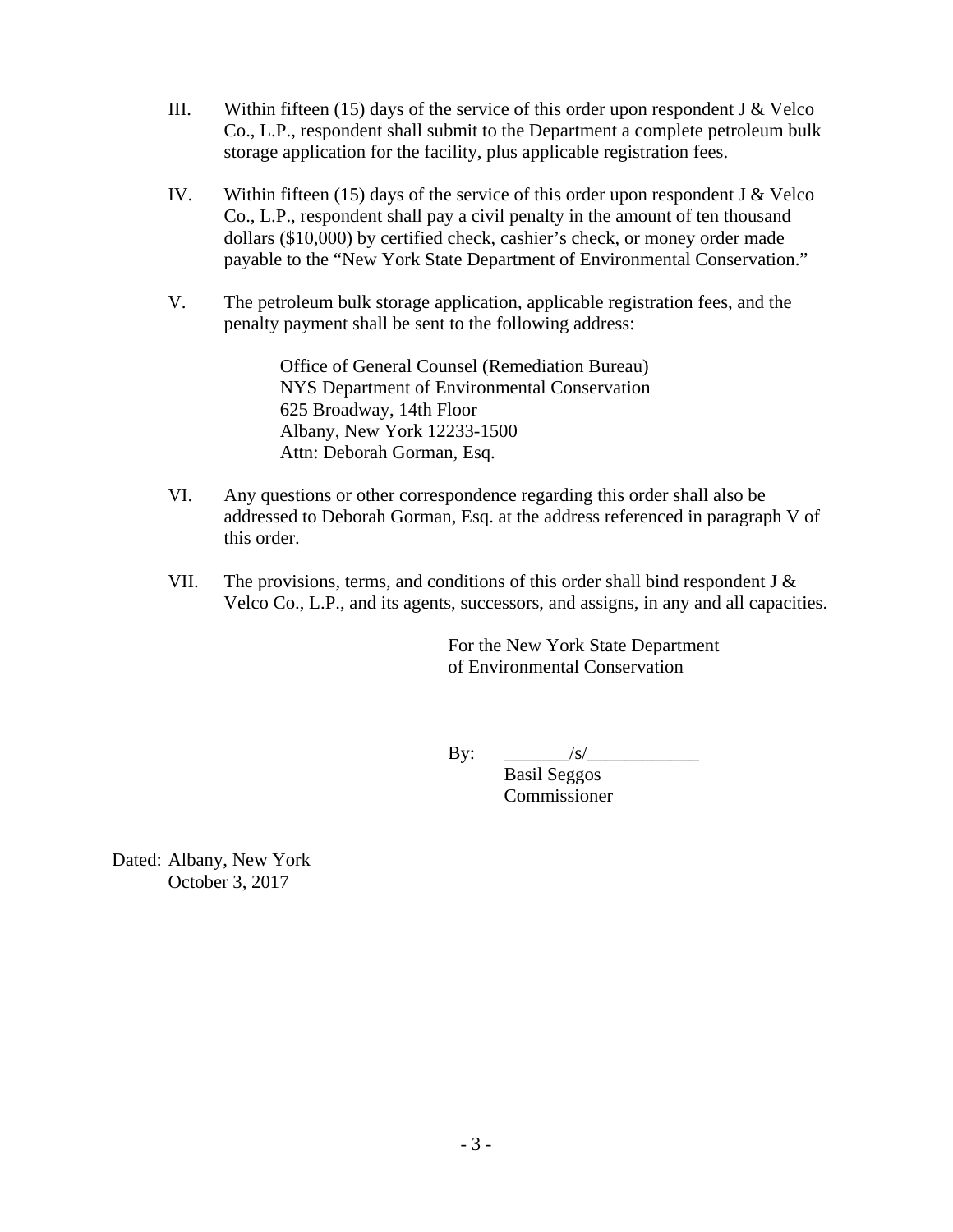To: J & Velco Co., L.P. (Via Certified Mail) 1325 Southern Boulevard Bronx, New York 10459

Deborah Gorman, Esq. (Via Intra-Agency Mail) Remediation Bureau Office of General Counsel New York State Department of Environmental Conservation 625 Broadway, 14th Floor Albany, New York 12233-1500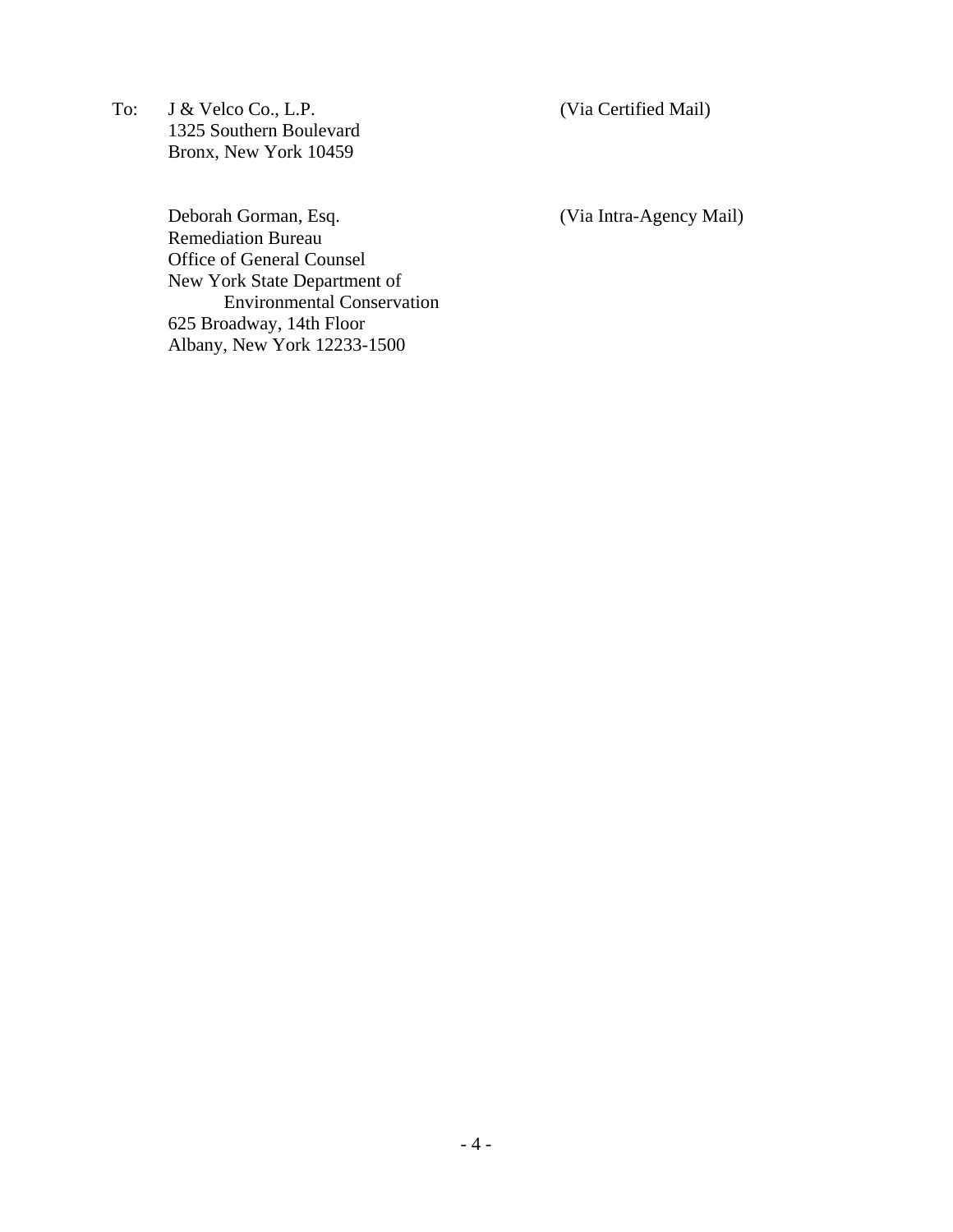#### STATE OF NEW YORK DEPARTMENT OF ENVIRONMENTAL CONSERVATION

**\_\_\_\_\_\_\_\_\_\_\_\_\_\_\_\_\_\_\_\_\_\_\_\_\_\_\_\_\_\_\_\_\_\_\_\_\_\_\_\_\_\_\_\_\_\_\_\_\_\_\_** 

In the Matter of the Alleged Violation of Article 17 of the Environmental Conservation Law (ECL) of the State of New York and Title 6 of the Official Compilation of Codes, Rules and Regulations of the State of New York (6 NYCRR),

 $-bv-$ 

**\_\_\_\_\_\_\_\_\_\_\_\_\_\_\_\_\_\_\_\_\_\_\_\_\_\_\_\_\_\_\_\_\_\_\_\_\_\_\_\_\_\_\_\_\_\_\_\_\_\_\_**

#### **J & VELCO CO., L.P.**,

Respondent.

**DEFAULT SUMMARY REPORT** 

DEC Case No. PBS.2-601189.7.2017

#### Procedural History

 Staff of the New York State Department of Environmental Conservation (Department) served respondent J & Velco Co., L.P. (respondent) with a notice of hearing and complaint, dated May 10, 2017, alleging a violation of ECL 17-1009 and its implementing regulation, 6 NYCRR 613-1.9(d)(1), for failing to register its petroleum bulk storage (PBS) facility located at 1098 Franklin Avenue, Bronx, New York (facility) within thirty (30) days of the date (December 17, 2001) that it acquired the facility. The complaint seeks an order of the Commissioner: (i) finding respondent in violation of ECL 17-1009 and 6 NYCRR 613-1.9(d)(1); (ii) assessing a civil penalty in the amount of ten thousand dollars (\$10,000); (iii) directing respondent to register its petroleum bulk storage facility within fifteen (15) days of the service of the Commissioner's order, remit the applicable registration fee, and submit a complete registration application; and (iv) granting such other and further relief as the Commissioner shall deem just and appropriate.

Inasmuch as respondent is an active domestic limited partnership in the State of New York, service of the notice of hearing and complaint on respondent was made by personally serving the New York State Department of State on May 10, 2017 (see Motion for Default Judgment, Exhibit C). Department staff also provided additional service by sending the notice of hearing and complaint to respondent by first class mail on May 10, 2017 (see id.). Respondent failed to file an answer to the complaint, and failed to appear at a pre-hearing conference scheduled for June 12, 2017, as directed in the cover letter served with the notice of hearing and complaint (see Motion for Default Judgment, Exhibit A).

As stated in the notice of hearing, an adjudicatory hearing was convened on July 12, 2017 before the undersigned Administrative Law Judge (ALJ) by videoconference with Department staff at the Department's Region 2 offices, 1 Hunter's Point Plaza, 47-40 21<sup>st</sup> Street, Long Island City, New York and the undersigned in the Department's Central Office at 625 Broadway,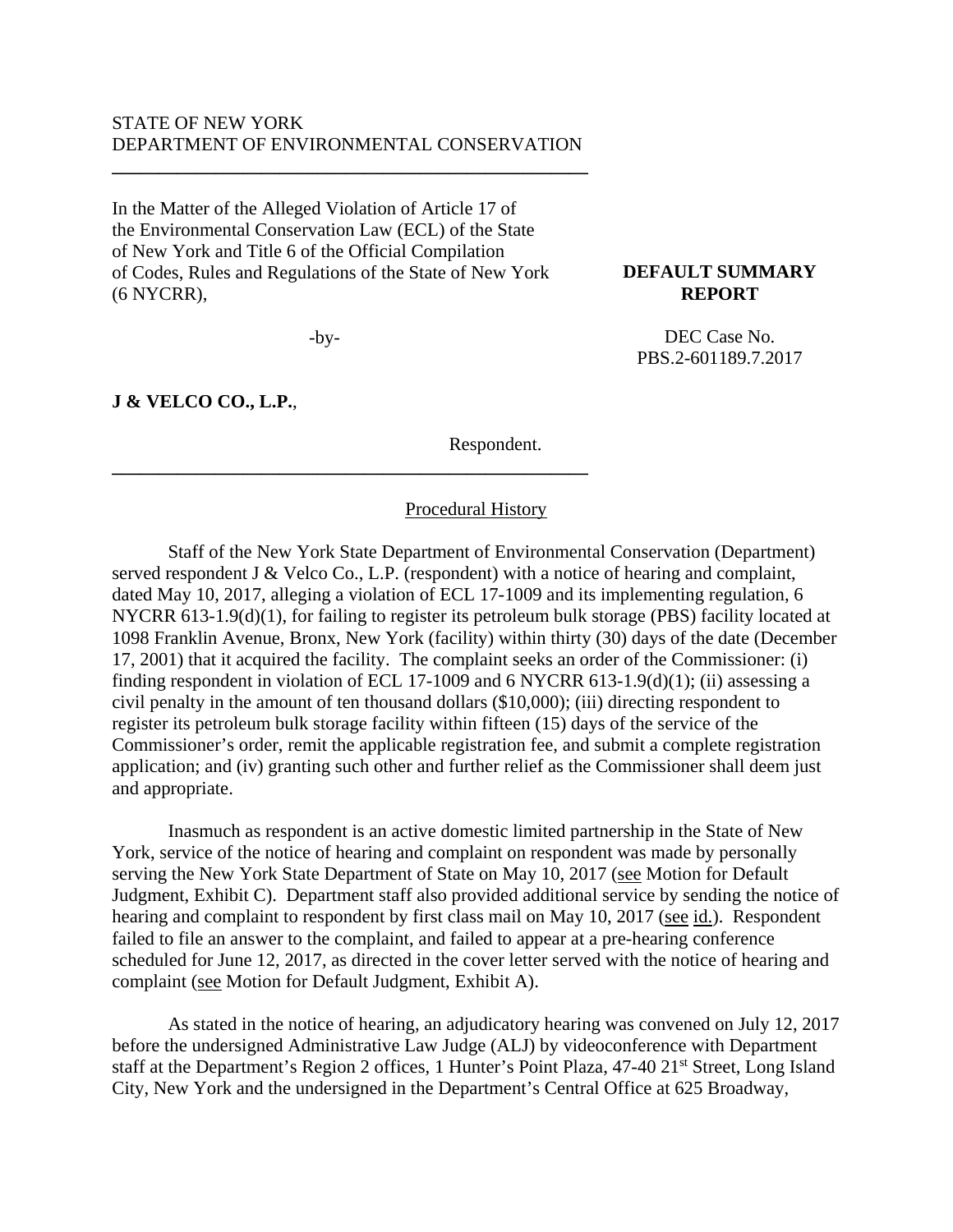Albany, New York. Department staff was represented by Deborah Gorman, Esq., Remediation Bureau, Office of General Counsel, New York State Department of Environmental Conservation, 625 Broadway, Albany, New York. No one appeared on behalf of respondent.

I noted for the record that respondent had failed to answer the complaint, failed to appear for the pre-hearing conference and failed to appear for the adjudicatory hearing. Department staff moved orally for a default judgment pursuant to 6 NYCRR 622.15. I reserved on the oral motion, allowing the record to remain open for Department staff to submit the documentation required by 6 NYCRR 622.15(b). Moreover, I noted Department staff's readiness for hearing, noted the failure of respondent to appear and advised staff that, if staff wished to proceed with the hearing on the matter at a later date, that the hearing would be re-convened on notice to respondent. On August 7, 2017, staff submitted a written motion for a default judgment with supporting papers (see Appendix A, attached hereto [listing documents submitted on motion]). Department staff served the motion and supporting papers on respondent by first class mail on August 7, 2017 (see Affirmation of Service of Deborah Gorman, dated August 21, 2017).

### Applicable Regulatory Provision

Section 613-1.9. Registration.<sup>1</sup>

 $\overline{a}$ 

\* \* \*

"(d) *Application procedure for initial registration or transfer of ownership*.

"(1) If ownership of the real property on which a facility is located is transferred, the new facility owner must submit an application to initially register the facility with the department within 30 days after transfer."

### Findings of Fact

The following facts are found based upon the documents submitted with and in support of staff's motion for a default judgment:

- 1. Respondent J & Velco Co., L.P. is the owner of a PBS facility having a capacity of over 1,100 gallons located at 1098 Franklin Avenue, Bronx, New York (facility). In particular, PBS tank number 001 at the facility has a capacity of 1,500 gallons and is located aboveground. See Motion for Default Judgment, Exhibits D, E, F, G and H.
- 2. Respondent is an active domestic limited partnership in the State of New York. See Motion for Default Judgment, Exhibit I.

<sup>&</sup>lt;sup>1</sup> Effective October 11, 2015, 6 NYCRR 613-1.9 replaced 6 NYCRR 612.2, Registration of Facilities, which read in part, "(b) *Transfer of ownership*. If ownership of the facility changes, the new owner must reregister the facility with the department within 30 days of ownership transfer." ECL 17-1009(2) requires facility registrations to be "renewed every five years or whenever ownership of a facility is transferred, whichever occurs first."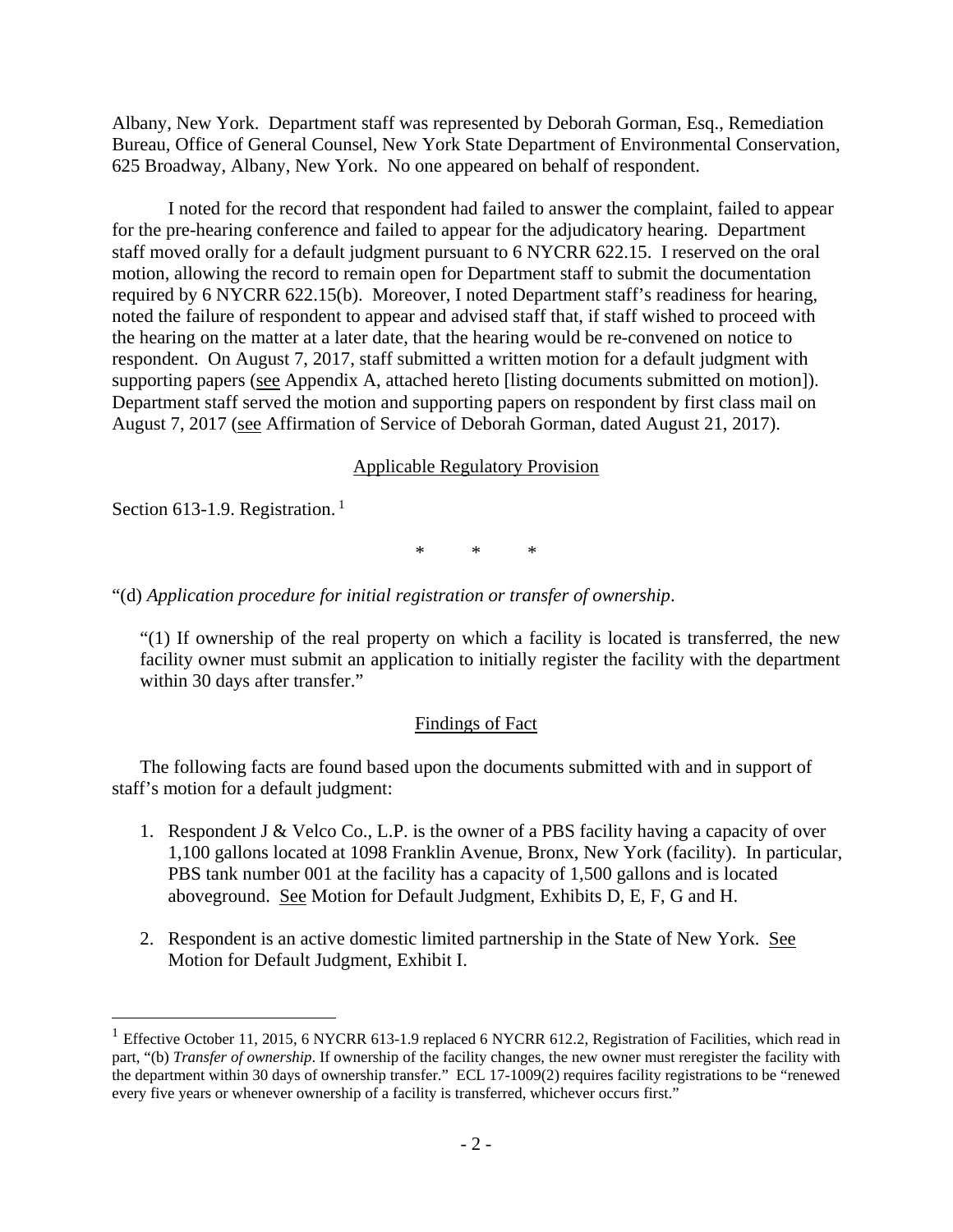- 3. Pursuant to a registration application dated September 15, 1992, the Department issued PBS Certificate Number 2-601189 to City of N.Y. Department of H.P.D, a previous owner of the facility, on October 23, 1992. That registration, which expired on October 22, 1997, was non-transferable. See Motion for Default Judgment, Exhibits E and F.
- 4. On December 17, 2001, Neighborhood Partnership Housing Development Fund Company, by deed, transferred all right, title and interest in the facility to respondent J & Velco Co., L.P., the facility's current owner. This deed is recorded in the Office of the City Register of the City of New York, in Reel 1944 Page 820. See Motion for Default Judgment, Exhibit D.
- 5. Deborah Gorman is an attorney in the Department's Office of General Counsel, and is familiar with the Department's procedures regarding issuance of PBS facility registration certificates. Ms. Gorman reviewed the results of a May 4, 2017 search of the Department's PBS registration database, which revealed, among other things, that (i) the capacity of the tank at respondent's facility exceeded 1,100 gallons; and (ii) as of the date of the database search, the PBS registration for PBS facility No. 2-601189 did not reflect the current owner. See Motion for Default Judgment, Exhibit A, Affirmation of Deborah Gorman, Esq., dated May 10, 2017, ¶ 9-12; see also Exhibit H.
- 6. Respondent has submitted two incomplete applications to register its PBS facility, one application is dated June 26, 2015 and the other is dated December 28, 2015. See Motion for Default Judgment, Exhibit B, Affirmation of Deborah Gorman, Esq., dated August 7, 2017,  $\P$  9 and 10; see also Exhibit G.
- 7. As of August 7, 2017, respondent had not registered the facility. See Motion for Default Judgment, Exhibit B, Affirmation of Deborah Gorman, Esq., dated August 7, 2017, ¶ 10; see also Exhibit H.
- 8. As shown by Receipt for Service No. 201705110558 issued by the New York State Department of State, respondent was served personally, on May 10, 2017, pursuant to section 121-109 of the Revised Limited Partnership Act, with a notice of hearing and complaint dated May 10, 2017, alleging a violation of ECL 17-1009 and its implementing regulation, 6 NYCRR 613-1.9(d)(1), together with a cover letter, statement of readiness and supporting affirmation, for failure to register its PBS facility located at 1098 Franklin Avenue, Bronx, New York within thirty (30) days of the date that it acquired the facility. Consistent with CPLR  $3215(g)(4)$ , Department staff also provided additional service by sending the notice of hearing and complaint to respondent by first class mail on May 10, 2017. See Motion for Default Judgment, Exhibit C.
- 9. Respondent failed to file an answer to the complaint, failed to appear at a pre-hearing conference scheduled for June 12, 2017, as directed in the cover letter served with the notice of hearing and complaint, and failed to appear for the adjudicatory hearing scheduled in the matter on July 12, 2017, as directed in the notice of hearing. See Motion for Default Judgment, Exhibit B, Affirmation of Deborah Gorman, Esq., dated August 7, 2017, ¶¶ 4-6.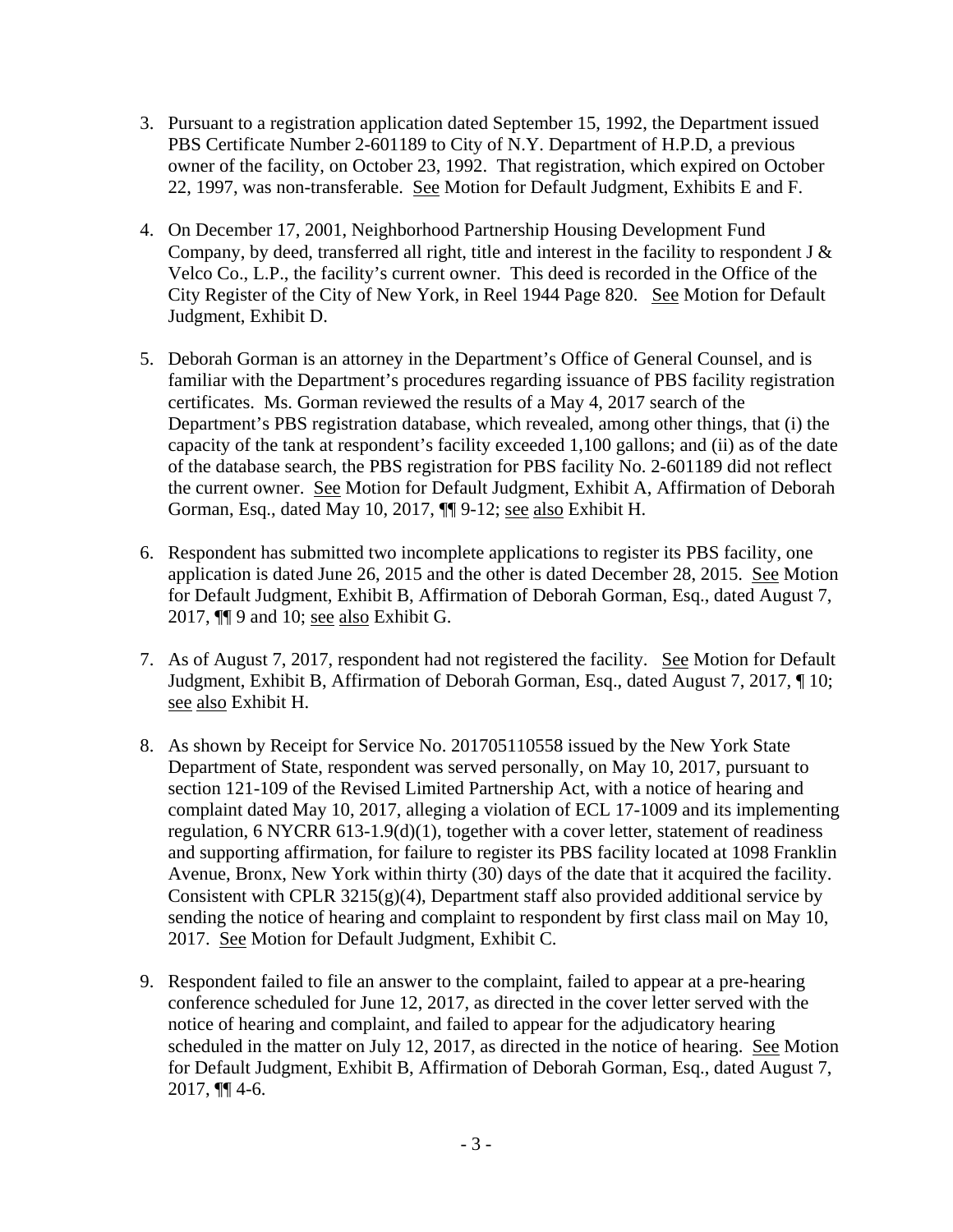#### **Discussion**

A respondent upon whom a complaint has been served must serve an answer within 20 days of receiving a notice of hearing and complaint unless extended by staff or ruling of the ALJ (see 6 NYCRR 622.4[a]). A respondent's failure to file a timely answer "constitutes a default and a waiver of respondent's right to a hearing" (6 NYCRR 622.15[a]). In addition, attendance by a respondent at a scheduled pre-hearing conference or hearing is mandatory, "and failure to attend constitutes a default and a waiver of the opportunity for a hearing" (6 NYCRR 622.8[c]; see also 6 NYCRR 622.15[a] ["A respondent's … failure to appear at the hearing or the prehearing conference ... constitutes a default and waiver of respondent's right to a hearing"]).

Upon a respondent's failure to answer a complaint or failure to appear for a pre-hearing conference or hearing, Department staff may make a motion to an ALJ for a default judgment. Such motion must contain: (i) proof of service upon respondent of the notice of hearing and complaint; (ii) proof of respondent's failure to appear or to file a timely answer; and (iii) a proposed order (see 6 NYCRR 622.15[b][1] - [3]).

The record establishes that: (i) Department staff served the notice of hearing and complaint upon respondent; (ii) respondent failed to file an answer to the complaint and failed to appear at a pre-hearing conference scheduled for June 12, 2017, as directed in the cover letter served with the notice of hearing and complaint; and (iii) respondent failed to appear for the adjudicatory hearing scheduled on July 12, 2017, as directed in the notice of hearing. In addition, Department staff has submitted a proposed order (see Motion for Default Judgment, Exhibit J). Based upon the foregoing, the Department is entitled to a default judgment in this matter pursuant to the provisions of 6 NYCRR 622.15. Staff also served respondent with copies of the motion for default judgment and supporting papers (see Affirmation of Service of Deborah Gorman, dated August 21, 2017).

 As the Commissioner has held, "a defaulting respondent is deemed to have admitted the factual allegations of the complaint and all reasonable inferences that flow from them" (Matter of Alvin Hunt, d/b/a Our Cleaners, Decision and Order of the Commissioner, July 25, 2006, at 6 [citations omitted]). In addition, in support of a motion for a default judgment, staff must "provide proof of the facts sufficient to support the claim" (Matter of Queen City Recycle Center, Inc., Decision and Order of the Commissioner, December 12, 2013, at 3).

In this case, Department staff's submissions in support of the motion for a default judgment provide proof of the facts sufficient to support staff's claim that respondent failed to register its PBS facility located at 1098 Franklin Avenue, Bronx, New York within thirty (30) days of the date that it acquired the facility, in violation of ECL 17-1009. Respondent was in violation of 6 NYCRR 613-1.9(d)(1) from the effective date of the current part 613, October 11, 2015.

Department staff seeks a civil penalty in the amount of ten thousand dollars (\$10,000), and staff's submissions on the motion for a default judgment elaborate on the requested penalty, discussing the Department's Civil Penalty Policy, DEE-1, and administrative precedent relating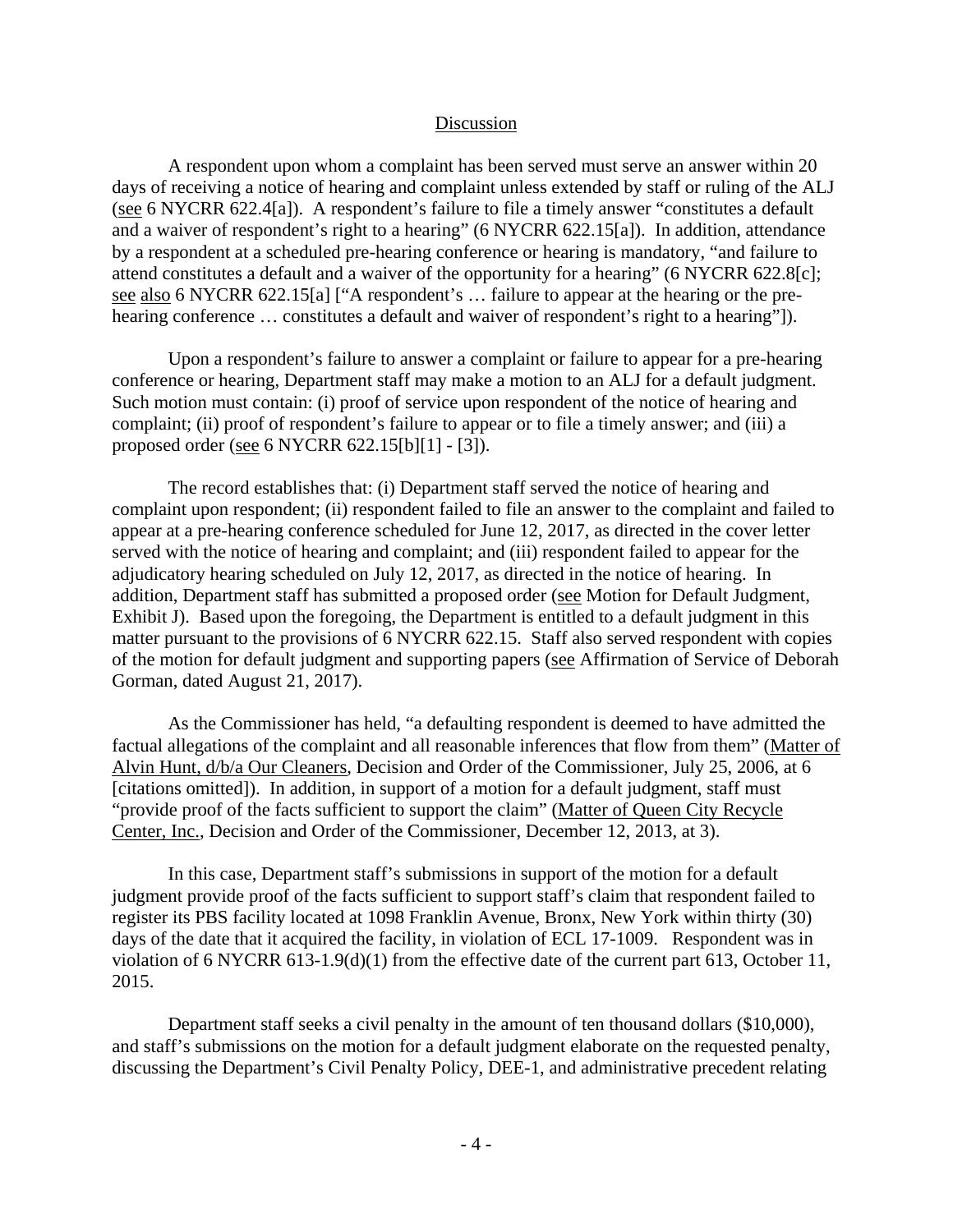to similar violations (see Motion for Default Judgment, Exhibit A, Complaint, at Wherefore Clause ¶ II; see also Exhibit B, Gorman Affirmation, at ¶¶ 15-20).

I find that staff's request for a civil penalty in the amount of ten thousand dollars (\$10,000) is consistent with the Department's penalty policy as well as applicable provisions of ECL article 71 and administrative precedent (see e.g. Matter of 12 Martense Associates LLC, Order of the Commissioner, December 19, 2011, at 2).

# Conclusion of Law

By failing to register its PBS facility located at 1098 Franklin Avenue, Bronx, New York within thirty (30) days of the date that it acquired the facility, respondent violated ECL 17-1009 and 6 NYCRR 613-1.9(d)(1).

# Recommendation

Based upon the foregoing, I recommend that the Commissioner issue an order:

- 1. Granting Department staff's motion for default judgment, holding respondent J & Velco Co., L.P. in default pursuant to the provisions of 6 NYCRR 622.15;
- 2. Holding that respondent J & Velco Co., L.P. violated ECL 17-1009 and 6 NYCRR 613-1.9(d)(1) by failing to register its petroleum bulk storage facility located at 1098 Franklin Avenue, Bronx, New York within thirty (30) days of transfer of ownership of the facility to respondent;
- 3. Directing respondent J & Velco Co., L.P. to submit to the Department, within fifteen (15) days of service of the Commissioner's order, a complete registration application for the facility, together with the applicable registration fees;
- 4. Directing respondent J & Velco Co., L.P. to pay a civil penalty in the amount of ten thousand dollars (\$10,000) within fifteen (15) days of service of the Commissioner's order; and
- 5. Directing such other and further relief as he may deem just and appropriate.

 $/\mathrm{s}/$ 

 Michael S. Caruso Administrative Law Judge

Dated: Albany, New York September 6, 2017